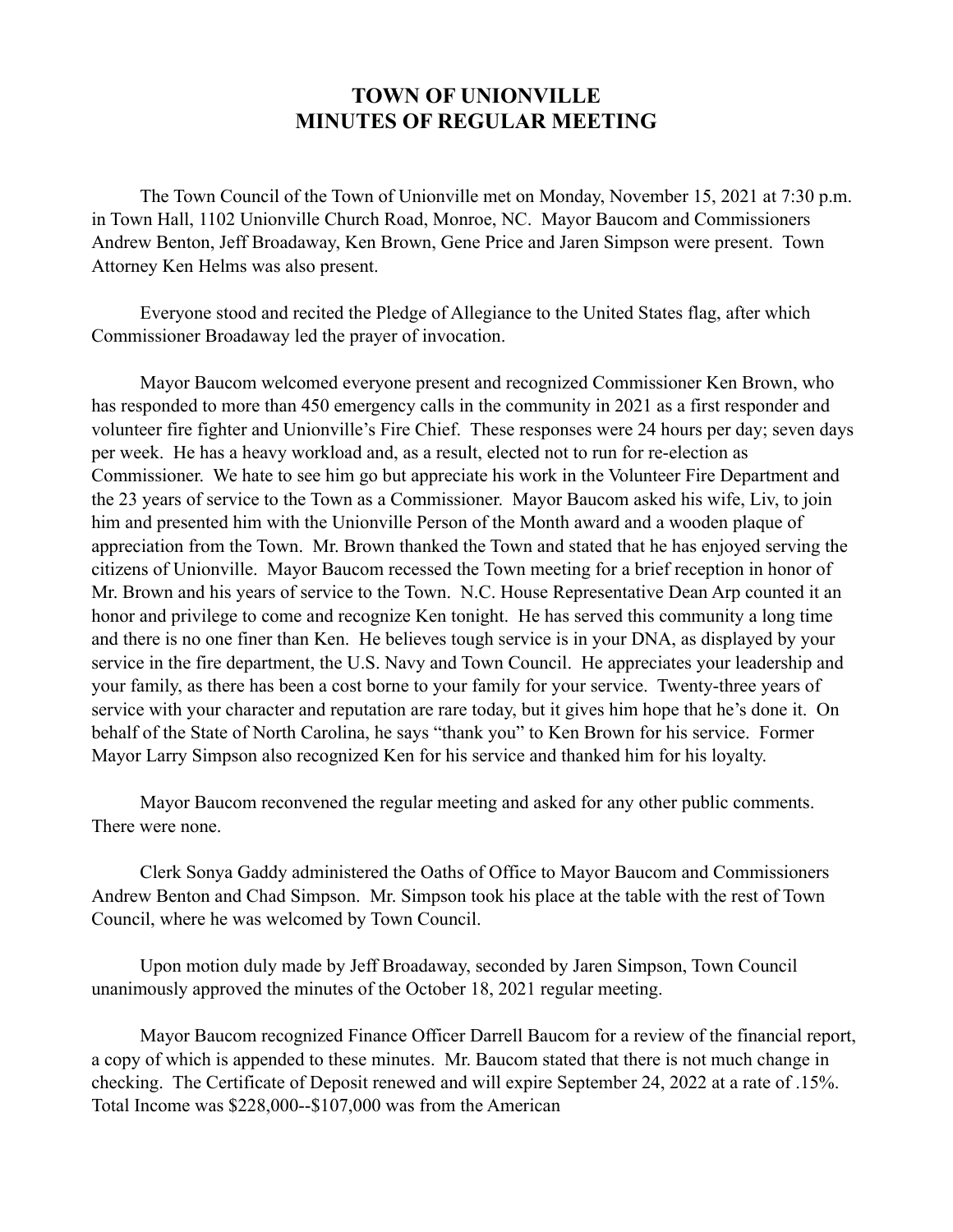Recovery Fund and another \$107,000 will come at the end of the fiscal year. On the Expense side, the Town donated \$60,000 to Unionville Volunteer Fire Department last month. Other expenses include payroll, consulting fees and zoning fees. Total Expenses are \$141,000, including \$87,000 income over expenses. In Activity Since Last Month, we paid \$2,800 for Urban Forester; \$60,000 to Unionville VFD and \$2,150 for Baucom's Lawn Maintenance. Pending Bills include \$1,231 to Southdata for tax bill postage and ad valorem tax refunds totaling almost \$1,000. Upon motion duly made by Gene Price, seconded by Andrew Benton, Council unanimously approved payment of pending bills.

 Mayor Baucom recognized Attorney Ken Helms, who reminded Council that the webmaster decision was tabled to have a chance to review the one quote received on time. The Council is not obligated to accept this quote but needs to make a decision at the December 20, 2021 meeting, as Piedmont Computers will no longer service our website after December 31, 2021. Upon motion duly made by Andrew Benton, seconded by Jeff Broadaway, Council unanimously rejected this one bid and re-advertise three weeks prior to the December 20 meeting and entertain quotes received by 5:00 p.m. Friday, December 17, 2021 at the December 20, 2021 meeting.

 Mayor Baucom recognized Cheryl Monroe regarding the Unionville Community Center repairs. Ms. Monroe referred to the list of repairs requested, which was generated after consulting with the Community Center Board, a copy of which is appended to these minutes. The consensus of the Council was to have staff acquire quotes for various work at the December or January meetings for Council's consideration.

 Clerk Gaddy reminded Council about the upcoming annual parade and tree lighting on Saturday, December 4, 2021 and the Miss Unionville pageant Friday, December 3, 2021 at Benton's Cross Roads Baptist Church. It was suggested that the Town hire a professional photographer to take photos of residents with Santa Claus. Morgan Helms Photography has given a price of \$275 for these photos. Upon motion duly made by Jeff Broadaway, seconded by Gene Price, Council unanimously approved the hiring of Morgan Helms for photos after the tree lighting.

 In considering Text Amendment #TC-20-03, Commissioner Broadaway made inquiry as to the two-acre minimum for lots with no road frontage in RA-40 zoning. No one knew the reason for the wording of the amendment in 2008. Upon motion duly made by Jeff Broadaway, seconded by Andrew Benton, Council unanimously deferred a decision on this text amendment until the December 20, 2021 meeting, and directed Land Use Administrator Gaddy and Attorney Helms to investigate the conditions of the original wording of the Ordinance in an effort to maintain consistency.